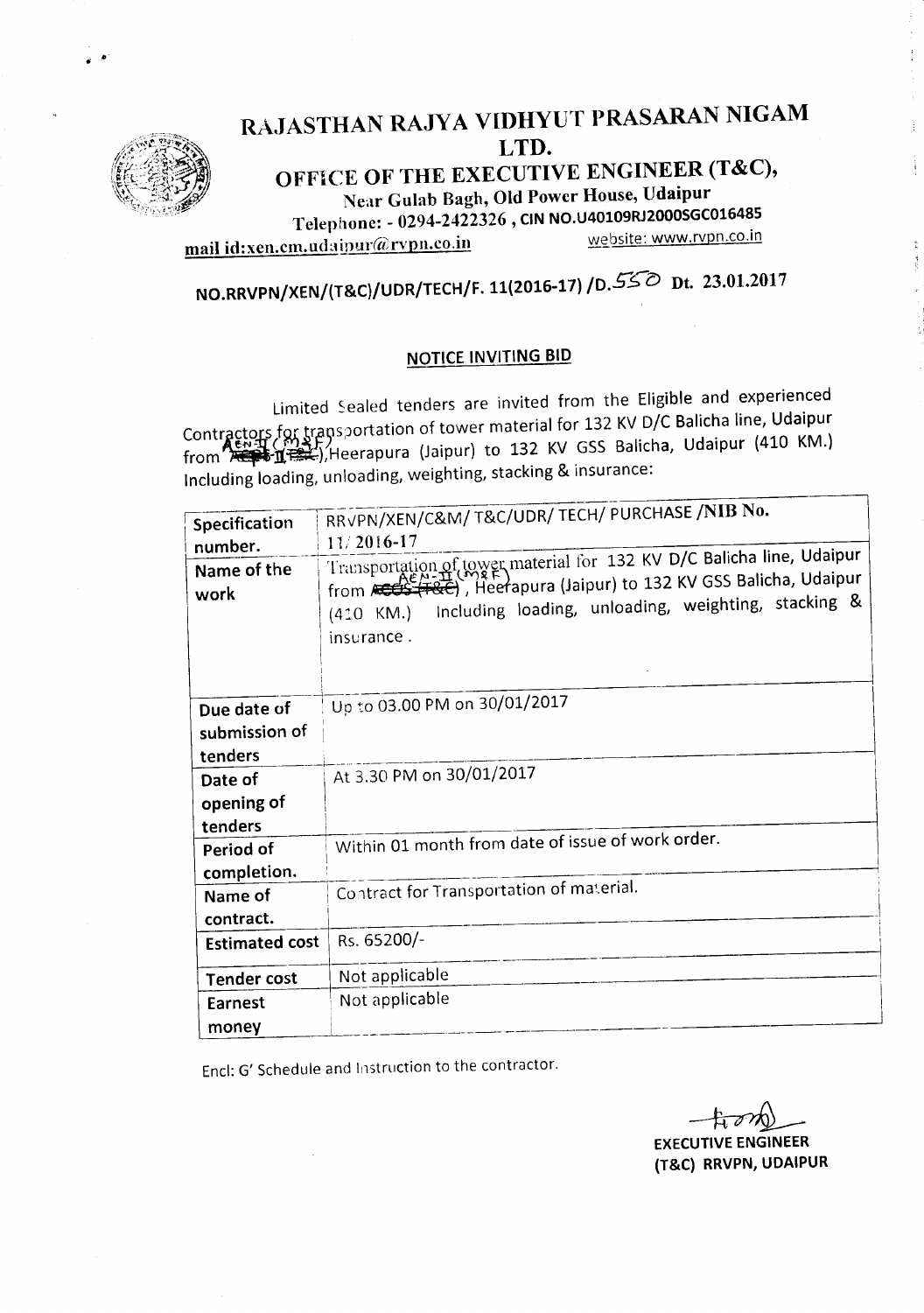

RAJASTHAN RAJYA VIDHYUT PRASARAN NIGAM **• LTD.**<br>• OFFICE OF THE EXECUTIVE ENGINEER (T&C),<br>Near Gulab Bagh, Old Power House, Udaipur

Telephone: - 0294-2422326, CIN NO.U40109RJ2000SGC016485<br>m udainur@rynn.co.in website: www.rypn.co.in

mail id:xen.cm.udaipur@rvpn.co.in

NO.RRVPN/XEN/(T&C)/UDR/TECH/F. 11(2016-17) /0. Dt. 23.01.2017

### NOTICE INVITING BID

Limited Sealed tenders are invited from the Eligible and experienced Contractors for transportation of tower material for 132 KV D/C Balicha line, Udaipur from ACOS (T&C},Heerapura (Jaipur) to 132 KV GSS Balicha, Udaipur (410 KM.) Including loading, unloading, weighting, stacking & insurance:

|                     | RRVPN/XEN/C&M/ T&C/UDR/ TECH/ PURCHASE /NIB No.                                                                                                                                                                                    |
|---------------------|------------------------------------------------------------------------------------------------------------------------------------------------------------------------------------------------------------------------------------|
| Specification       | 11/2016-17                                                                                                                                                                                                                         |
| number.             |                                                                                                                                                                                                                                    |
| Name of the<br>work | Transportation of tower material for 132 KV D/C Balicha line, Udaipur<br>from ACOS (T&C), Heerapura (Jaipur) to 132 KV GSS Balicha, Udaipur<br>Including loading, unloading, weighting, stacking &<br>$(410 \;$ KM.)<br>insurance. |
| Due date of         | Up to 03.00 PM on 30/01/2017                                                                                                                                                                                                       |
| submission of       |                                                                                                                                                                                                                                    |
| tenders             |                                                                                                                                                                                                                                    |
| Date of             | At 3,30 PM on 30/01/2017                                                                                                                                                                                                           |
| opening of          |                                                                                                                                                                                                                                    |
| tenders             |                                                                                                                                                                                                                                    |
| Period of           | Within 01 month from date of issue of work order.                                                                                                                                                                                  |
| completion.         |                                                                                                                                                                                                                                    |
| Name of             | Labour Contract for Transportation of material.                                                                                                                                                                                    |
| contract.           |                                                                                                                                                                                                                                    |
| Estimated cost      | Rs. 65200/-                                                                                                                                                                                                                        |
| <b>Tender cost</b>  | Not applicable                                                                                                                                                                                                                     |
| Earnest             | Not applicable                                                                                                                                                                                                                     |
| money               |                                                                                                                                                                                                                                    |

Encl: G' Schedule and Instruction to the contractor.

EXECUTIVE ENGINEER (T&C) RRVPN, UDAIPUR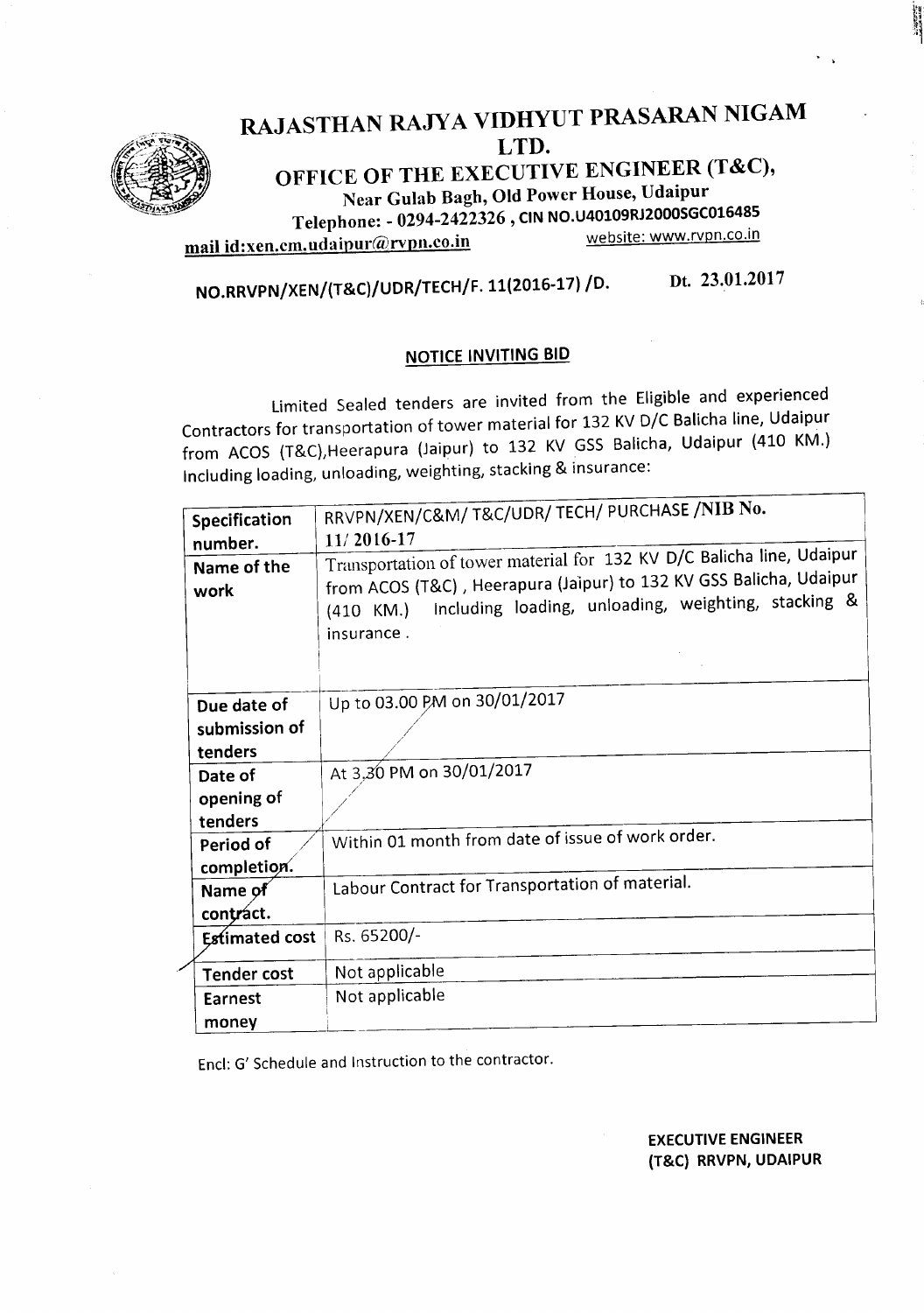

## RAJASTHAN RAJYA VIDHYUT PRASARAN NIGAM LTD.

OFFICE OF THE EXECUTIVE ENGINEER (T&C), Near Gulab Bagh, Old Power House, Udaipur Telephone: - 0294-2422326, mail to:xen.cm.udaipur@rvpn.co.in

## NIB No.11/2016-17 DATED: 23.01.2017

#### G-SCHEDULE

NAME OF WORK: - Transportation of tower material for 132 KV *D/C* Balicha line,Udaipur from ACOS (T&C),Heerapura (Jaipur) to 132 KV GSS Balicha, Udaipur (410 KM.) Including loading, unloading, weighting, stacking & insurance:

| S.No. | Description/specification                                                                                                                                                                                                                                                 | Unit | Qty. | Unit<br>Rate per<br>MT | <b>Quoted Rate</b> |
|-------|---------------------------------------------------------------------------------------------------------------------------------------------------------------------------------------------------------------------------------------------------------------------------|------|------|------------------------|--------------------|
|       | Transportation of tower material for<br>132 KV D/C Balicha line, Udaipur<br>(F&C)<br>Héerapura<br>from A <del>COS</del><br>to 132 KV GSS Balicha,<br>(Jaipur)<br><b>Including</b><br>$(410$ KM.)<br>Udaipur<br>weighting,<br>loading, unloading,<br>stacking & insurance. | MT   | 40   | $1630/-$               |                    |

NOTE:- The above rates are inclusive of all taxes service tax and insurance.

 $\text{H}\sigma\gamma\gamma$ 

EXECUTIVE ENGINEER (T&C) RVPN. UDAIPUR

I/We hereby declare that I have read all the terms and conditions of the tender documents and agreed to comply the terms and conditions.

SIGNATURE OF CONTRACTOR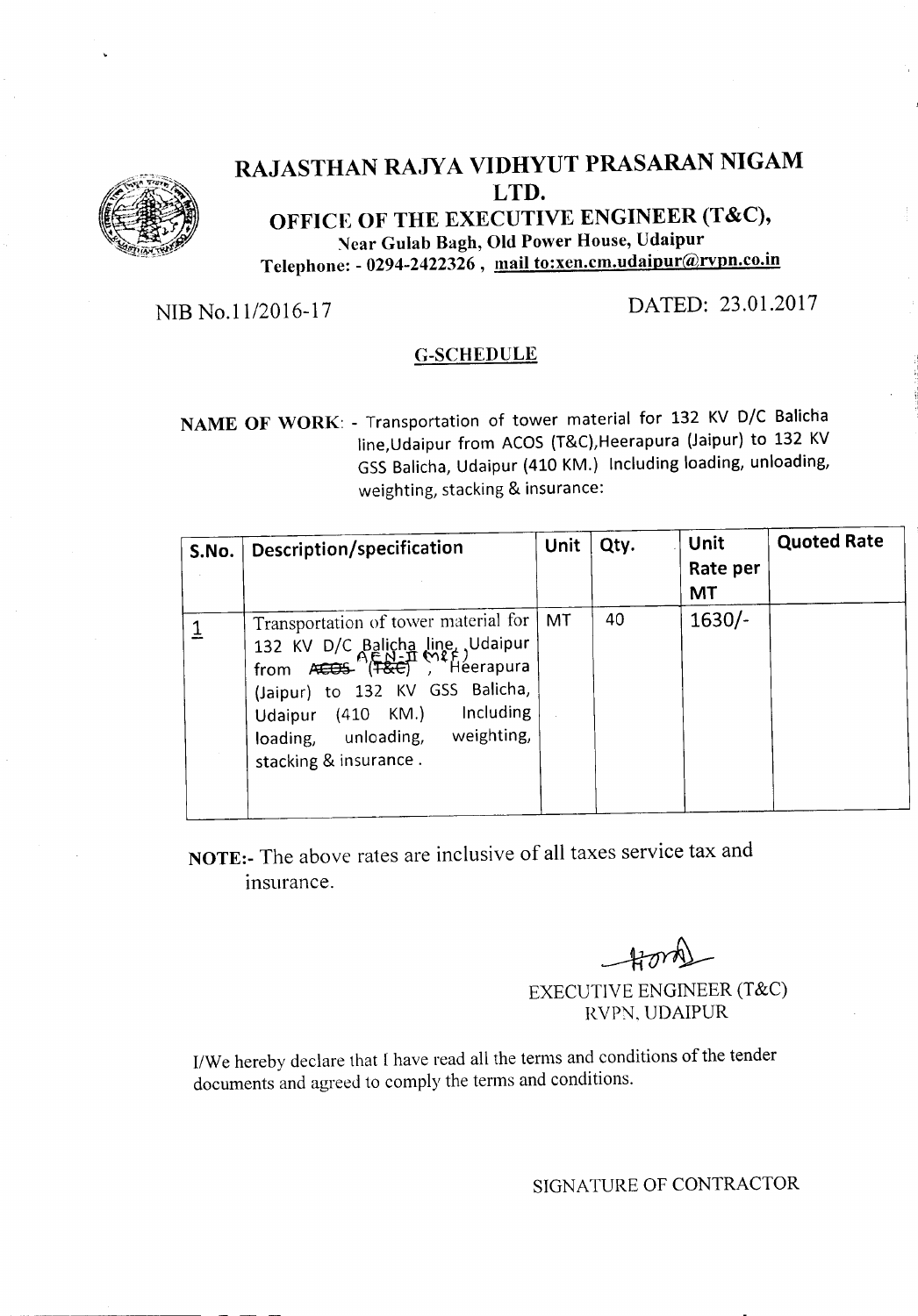## SECTION-I

## (Instructions for the tenderers)

#### INTRODUCTION:

l.01: The tenderers in his own interest is advised to read very carefully these instructions, the terms and conditions as incorporated in section-I, II, III before filling up of the tender forms. If he has any doubt about meaning of these specifications or any portion thereof he shall before submitting the tender may write/enquire about the same to/from the Executive Engineer(T&C), RVPNL, Udaipur before the specified date of opening of tender in order that such doubts(s) may be removed. Submission of the tender shall be deemed to be conclusive proof of the fact that the tenderer has acquainted him and is in agreement with all the instructions unless otherwise specifically indicated/ commented by him in his tender.

#### The whole procurement process will be governed by the Rajasthan Transparency in Public Procurement Act, 2012 and Rajasthan Transparency in Public Procurement Rules, 2013.

#### 1.02. FILLING OF TENDERS:

- a) Tenders shall be submitted in the form 'G' Schedule attached herewith, fill up all the blanks in the tender form and the schedules and the specifications. The completed forms/ schedules shall be considered as part of the contract documents in the case of successful tender(s).
- b) No alteration should be made in the tender form/specifications and schedules. The tenderer must comply entirely with the specification and "G" schedules. Alternative proposals, if any, shall be clearly stated in the covering letter and shall accompany with copy of the tender.
- c) The tender and all accompanying documents shall be either in Hindi/English language and shall be signed by a responsible and authorized person. The name, designation and authority of the signatory shall be stated in the tender.
- d) Tenders should be filled in with ink or typed. The tender filled in by pencil or otherwise shall not be considered.
- e) All additions, alterations and over writings in the tender must be clearly initialed by the signatory in the tender.
- f) The tenderer must quote the prices strictly in the manner as indicated in the specification, failing which tender is liable for rejection. The rate/prices shall be written in words as well as in figures. Those must not contain any additions, alterations, overwriting. cutting or correction or any other marking, which may leave any room of doubt.
- g) The RVPN will not be responsible to accept any cost involved in the preparation or submission of tender.
- h) Any printed conditions on the tender shall not be accepted by the RVPN. The tenderer shall incorporate his condition, if any, in the covering letter.
- i) The tenderers should sign the tender form in the end of each page of the tender.
- j) All tenders and accompanying documents and shall be addressed to the Executive Engineer (T&C), RVPN, Udaipur.
- k) The tenderer should sign the tender form in the end of each page.
- 1) Telegraphic/FAX/Internet/E-Mail offers will not be considered/entertained.
- 1.03 EARNEST MONEY:-As the estimated cost is below Two Lacs no earnest money is required from tenderer as per purchase manual clause 25.4(iii)
- 1.04. DOCUMENTS TO BE ENCLOSED WITH THE TENDER:
	- l. Each copy of the tender shall be accompanied with the following schedules, documents and the fact of their having been enclosed shall be indicated on the top of inner cover of the tender. The tender which is not accompanied by any or all of the following schedule, documents or is accompanies by incomplete Annexure /schedules is liable for rejection.
		- a. Earnest money as per clause No. 1.03 of this specification.
		- b. Techno commercial bid.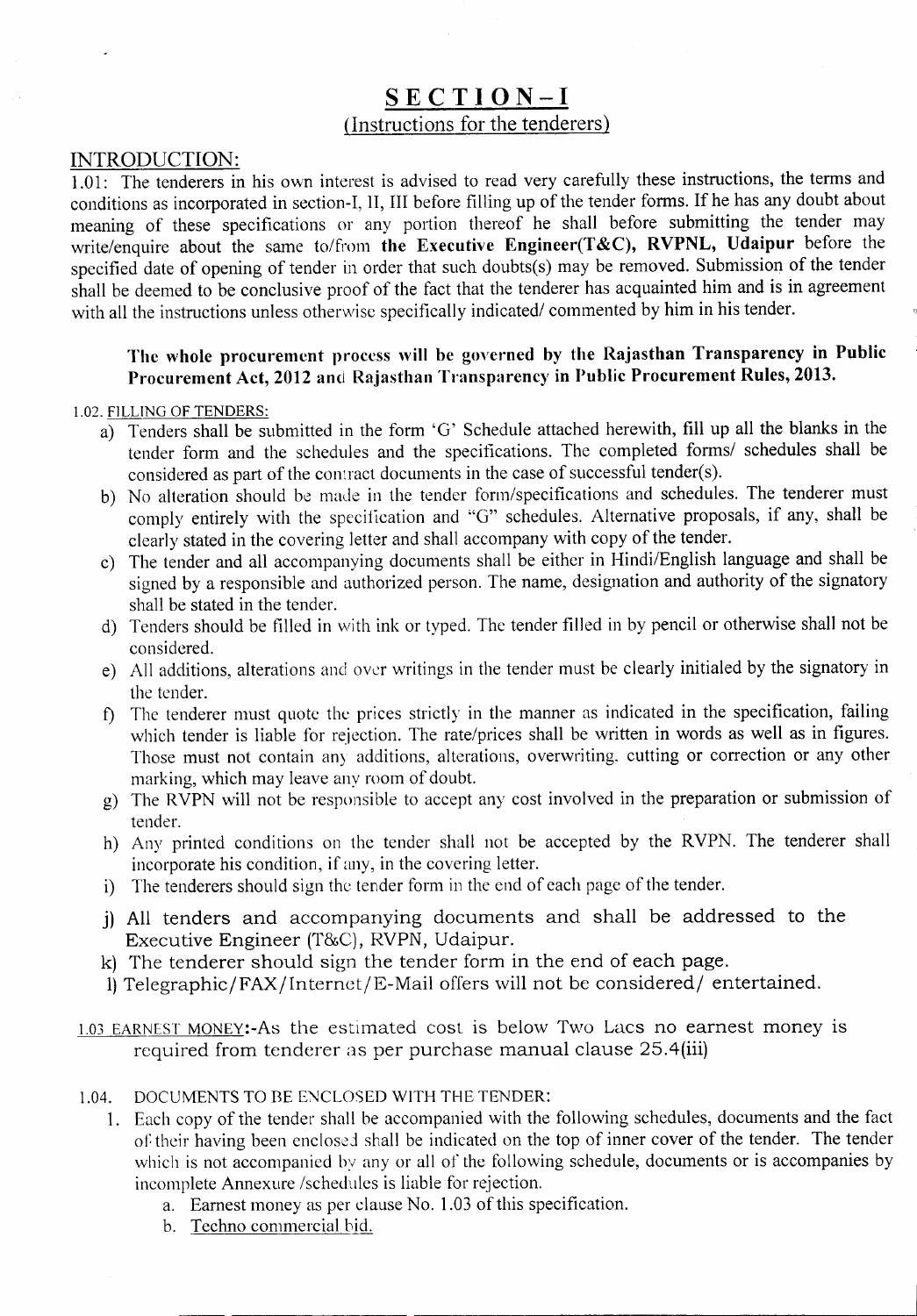- i. Details regarding qualification requirement along-with necessary supporting documents (in schedule I  $&$  IV)
- ii. Departure from specification (Technical and commercial in schedule II), deviation indicated elsewhere will be ignored.
- iii. Completion schedule in schedule III.
- iv. Other detailed information in the schedule or annexure wherever specified in section I to IV.

- c. Price bid:
	- Price may strictly be filled up in G-Schedule.

### 1.05. RECEIPT AND OPENING OF TENDERS

- a) Sealed/gum pasted covers, in which tenders are enclosed, shall be delivered in the office of the Executive Engineer (T&C), RVPNL, Udaipur not later than 3.00 PM on the date specified in the notice inviting tender. Tender shall not be accepted after the time and date so fixed and will be returned un opened to the tenderer. The tender will be opened in the office of the Executive Engineer (T&C), RVPNL, Udaipur on 3.30PM on the prescribed date in the presence of such tenderers or their authorized representative who may be present.
- b) If the date fixed for opening of the tenders is declared public holiday the tenders shall be received and opened on the date on which office reopen after such holiday on the timing as indicated above.

#### 1.06. VALIDITY OF OFFER:

Tenders shall be valid for minimum period of 120 days from the date of opening the tenders. The tenders mentioned as shorter validity period than specified are likely to be ignored.

#### 1.07 SIGNATURE OF THE TENDERERS:

The tender must contain the name, designation and place of business of the person (s) making the tender and must be signed by the tenderer with his usual signature. Tender by a partnership firm must be furnished with full names of all partners and be signed with the authorized representative indicating the signature and designation of the person signed with the legal entity of the corporation/company by the Chairman/Secretary or other persons authorized to bind the company/corporation in the matter.

#### 1.08 RATES/PRICES:

The rates for the material/work should be quoted as per the form 'G' schedule attached. a. Tenderer must quote prices per unit for execution of the work at the work site including of labour charges and all type of taxes, duties, levies etc and other charges if any. The prices quoted should be firm in all respect and independent of any variation on account of any reason till the completion of the work as per order.

b. The price shall remain valid till completion of the work.

c. The prices quoted should be inclusive of transportation of material. The transportation also includes the loading, weighting, stacking & unloading of material.

c. No representation for enhancement of rates once accepted will be considered.

### 1.09. TAX:

(I)ln accordance with the scope of work this is a labour contract of transportation of material hence no Sales *TaxN* AT shall be levied. However any tax including Labour welfare cess on such labour contract as applicable shall be to the contractors account.

(II) The Service Tax, if levie 1, shall be to the contractor's account. RRVPNL shall have no liability on this account.

(III) The INCOME TAX shall be deducted as per prevailing rules/regulations.

### 1.10 QUANTITY:

- a) The quantity of material /work as indicated in the accompanied 'G' schedule is only provisional and the purchaser (RVPN) reserves the right of revising the same at the time of placing the order to any extent.
- b) The purchaser also reserves the right to split the quantities and entrust the order for the specified work/supply of material to two or more tenderers .The tenderers shall agree to accept the order placed on him at the rates/ prices mentioned in his tender and accepted by the purchaser. Also the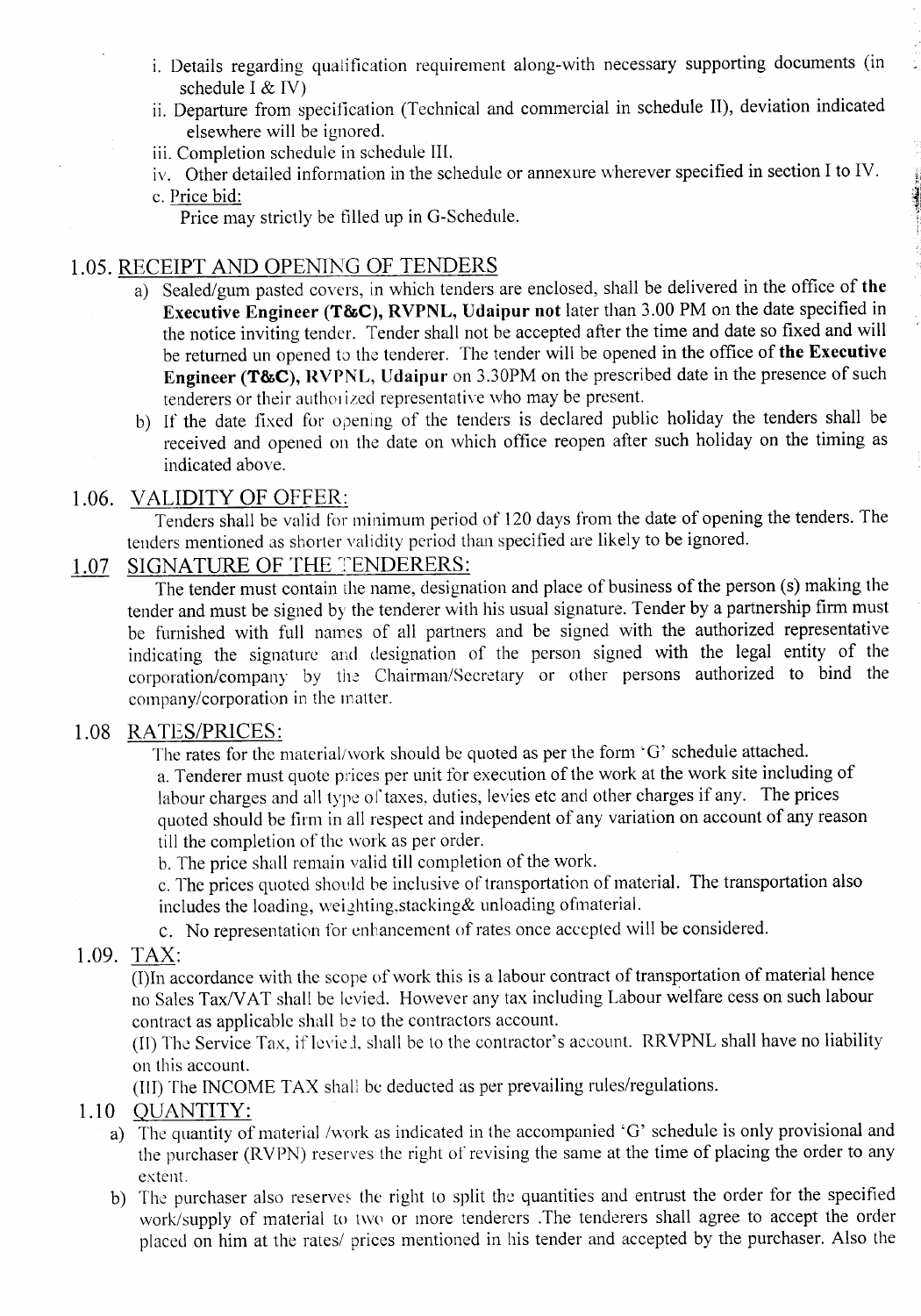incomplete work shall be got executed / completed at the risk and cost of the unsuccessful tenderer /contractor.

### 1.11 COMPLETION PERIOD:

The work/supply should be completed within 30 days from the date of issue of order., failing which a penalty equivalent to 0.5% per week or part thereof limited to maximum 10% shall be levied on the remaining work. The period for which work held up due to departmental reasons shall not be counted in the completion period.

1.12  $\frac{\text{GENERAL}}{(\text{a}) \text{ Purchase of conv of the specification by the tendency is essential for } \text{consideration of his tendency.}$ Only one tender will be accepted against each copy of the specification purchased. The copy of the specification is not transferable. The value of tender form once sold cannot be refunded under any circumstances.

 $(b)$ . The purchaser does not bind himself to accept the lowest or any tender or any part of tender and shall not assign any reasons for the rejection of any tender or a part thereof.

(c) The tenderer shall treat the details of the specification of the tender document as private and confidential and these shall not be reproduced without the written authority of the purchaser.

(d) The fact of submission of a tender to the purchaser shall be deemed to constitute an Agreement between the tenderer and the purchaser, where such tender shall remain open for acceptance by the purchaser and tenderer shall not have option to withdraw his offer impair or derogate the same. If the tenderer be notified during the validity of tender, that his tender is accepted by the purchaser, he shall be bound by the terms of agreement until and unless formal contract of the same tender has been executed between him and the purchaser in replacement of such agreement.

- (a) The successful tenderer shall have to execute contract document/agreement for the proper fulfillment of the contract. This shall be done by him within 15 days from the date of work order and before commencing the work. The expenses of completing the agreement shall be borne by him and he shall furnish such executed stamped agreement (in triplicate) free of charge. Delay in execution of contract agreement and delay in depositing of security deposit within stipulated period unless otherwise agreed by purchaser shall constitute breach of tender/contract and shall make the tenderer liable for being declared defaulter.
- (b) Any action on the part of the tenderer to revise the price/prices in his own interest after opening of the tenders may result in rejection of the tender and also debarring him from submission of tender to the Nigam at least for one year.

#### 1.13 OTHER TERMS:

l.All non-judicial stamp paper submitted should be duly attested by notary public along-with Notary ticket.

.- ---------------------------- ---------------------------- -----

~

EXECUTIVE ENGINEER (T&C) RVPNL, UDAIPUR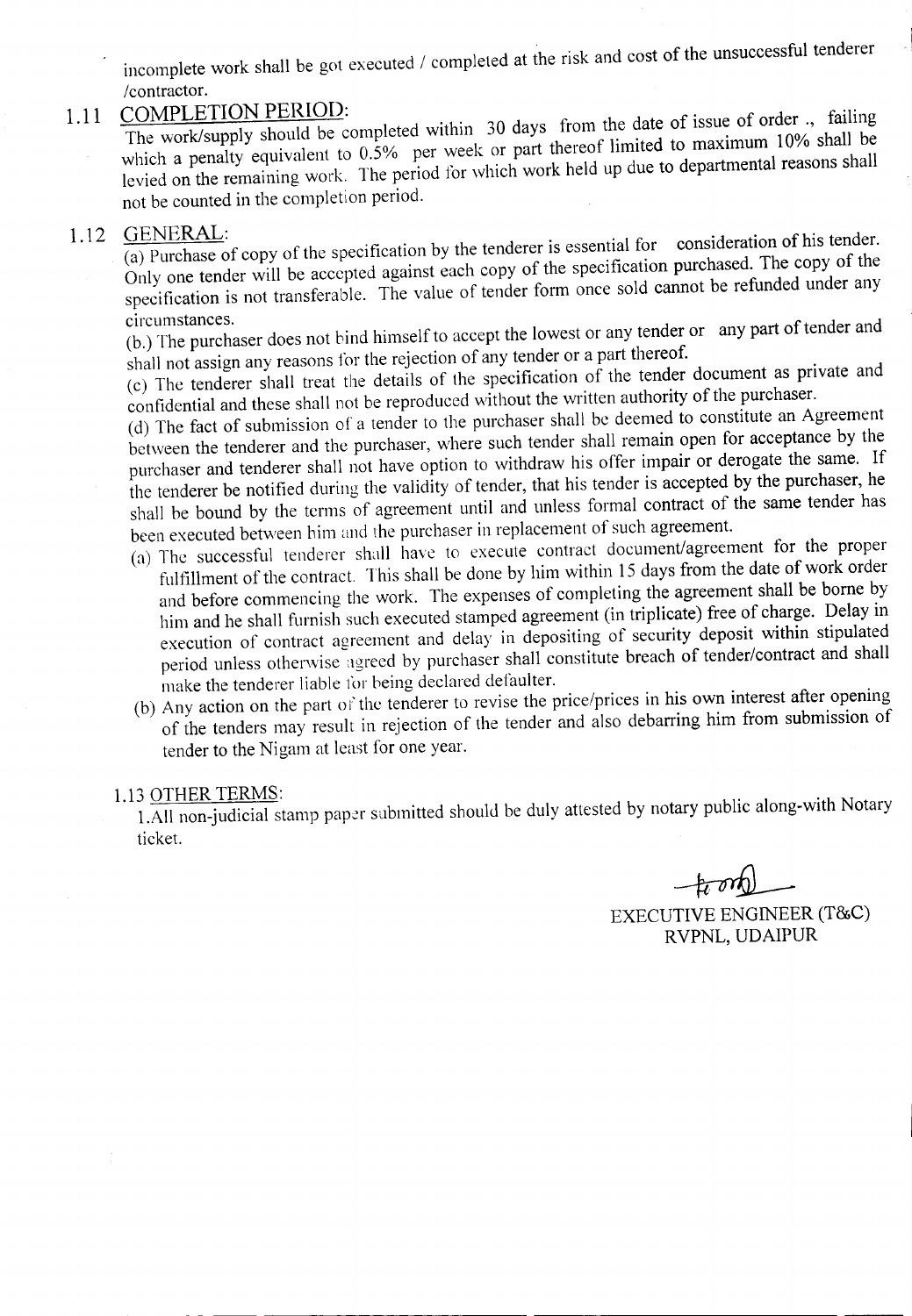## $S E C T I O N - H$

## GENERAL CONDITIONS OF CONTRACT:

2.00. Notwithstanding anything contained to the contrary in the specification or tender or any subsequent exchange of correspondence, these general conditions of contract shall prevail and shall be binding upon the contractor and any change or variation, expressed or impressed, whatsoever, made in the said general conditions shall not be valid for operation unless expressly sanctioned by the Nigam. The contractor shall be deemed to have fully informed himself and shall have specified knowledge of the provisions of the General conditions of the contract herein.

2.01 DEFINITIONS: In constructing these general conditions of contract and specification the following words shall have the meaning herein assigned to them unless there is anything in the subject of context

- inconsistent with such construction.<br>i) PURCHASER: Shall mean RRVPNL or RVPN or Nigam represented by the CMD and shall include<br>the CMD and shall include his Legal personal representatives, successors / assignees and any officer(s) of the Nigam performing the duties/ functions of the purchaser. The CMD shall mean the Chairman & Managing Director, Rajasthan Rajya VidyutPrasamn Nigam Ltd., Jaipur.
- ii) TENDERER: The "Tenderer" shall mean and include one or more persons or any firm or any company or Body incorporates who has submitted the tender in response to "Invitation of Tender".
- iii) CONTRACTOR: shall mean the tenderer whose tender has been accepted by the purchaser and shall include tenderer heirs, legal representatives, successors, and assignees approved by the purchaser.
- iv) CONSIGNEE: Shall mean and include any officer/official of the RRVPNL who is assigned by the Executive Engineer (T&C), RVPNL, and Udaipur for performing the duties of consignee, Engineer In charge of the work order.
- y) THE ENGINEER: shall mean the Executive Engineer/Assistant Engineer of RRVPNL or any other Engineer or Officer for the time being or from time to time duly authorized and appointed by the purchaser or by any competent authority to act as Engineer or Inspector for the purpose of the contract. In case where no such Engineer has been so appointed, the word "Engineer" shall mean the purchaser or his duly authorized representative.
- vi) PLANT: shall mean and include the plant and material to be provided and work to be done by the contractor under the contract.
- vii) CONTRACT: shall mean the contract established between the purchaser and the contractor/supplier<br>contractor is the contract established between the purchaser and the contractor/supplier and include the instructions to the tenderers, general conditions, specification, price schedules and drawings in terms of tender. covering letter, letter of intent and schedule of prices and other related
- documents.  $vii)$  SPECIFICATION: shall mean the specification, specific conditions annexed to these general conditions and the schedule of rates (if any), and also any other specifications mentioned in the contract or otherwise incorporated from time to time.
- ix) MONTH & WEEK: Month shall mean a period of 30 days and week means a period of SEVEN
- DAYS.<br>
2U CONTRACT PRICE: shall mean the sum named in or calculated in accordance with the provisions of the contract/work order and any amendments thereto.
- ill WRITING: shall include any manuscript, type written or printed statement under or over signature or VRITING: shall include any manuscript, type written or printed statement under or over signature or
- seal as the case may be. Words importing person shall include firm, companies, corporations and other bodies whether incorporating or not. Words importing the singular only shall also include the plural and vice versa where the context requires.
- xii) ENGINEER INCHARGE OF WORK: In charge of work shall mean and include the Executive Engineer, Assistant Engineer, Junior Engineer or any other officer performing the duties of Engineer at the work site.
- xiii) SUCCESSFUL TENDERER: shall mean the tenderer whose tender has been accepted.
- $\frac{x_{\text{iii}}}{x_{\text{iv}}}$  SUCCESSFUL TENDERER: shall mean the tenderer whose tender has been decepted.<br> $\frac{x_{\text{iv}}}{x_{\text{iv}}}$  THE SITE: shall mean place or places named in the contract and shall include, where applicable the lands and buildings upon/ in which the work is to be executed.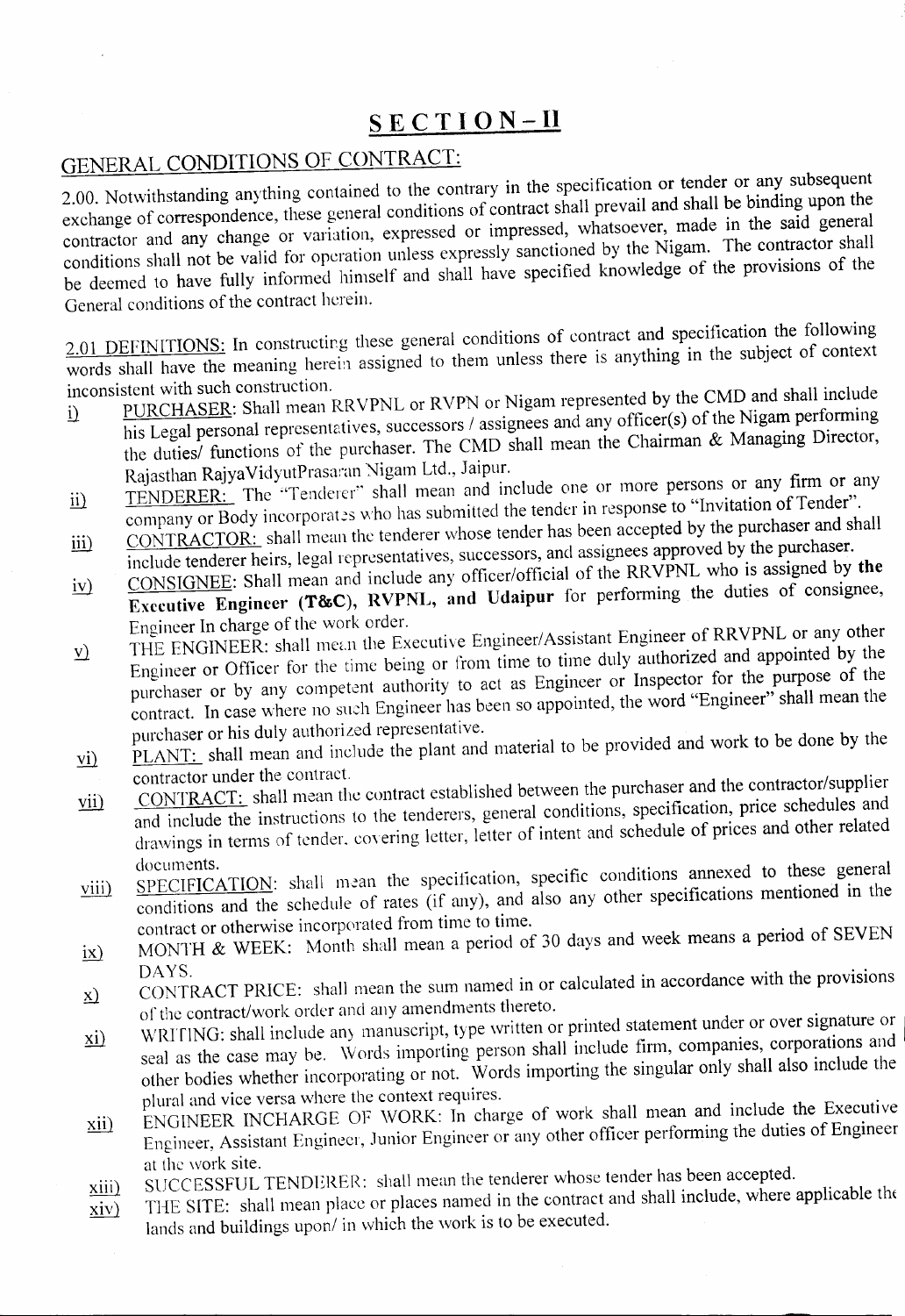$xv$  THE PLACE OF DELIVERY: shall mean the place of delivery at which the contractor is responsible to deliver the material/execute the work at the contract prices.

2.02 CONTRACT AGREEMENT: The supplier /contractor and purchaser shall as soon as possible, unless otherwise mutually agreed upon enter into a said agreement for the proper fulfillment of the contract. The expenses of completion and stamping of the agreement shall be paid by the supplier /contractor.

## 2.03 SUBLETING AND ASSIGNMENT:

The supplier/contractor shall not sublet the supply or work without the previous consent in writing of the purchaser to their party and shall not transfer or assign the contract or a part thereof or interest therein or benefit or advantage whatsoever. provided never the less that any such permission granted to the supplier/contractor shall not relieve him from any obligation, duty or responsibility under the contract.

### 2.04 TERMS OF PAYMENT:

- (A) The payment shall be made as under through Accounts Payee cheque after execution of the contract Document and furnishing Security deposit as per the relevant clause: -
- 1. 90% payment of the cost of each consignment/work executed shall be arranged through the Accounts Officer (T&C). RRVPNL, Udaipur on submission of bill in triplicate to the consignee/ Engineer In charge 0f the work and after completing the contractual formalities.
- ii. Balance 10% payment shall be kept as Misc. deposit, which shall be refunded after 3 month of completion of all the supplies/ work and accepted by the Engineer In charge subject to satisfactory performance of the work done and submission of complete MAS Accounts. The payment will be made only after a material account statement of items received and used or returned to stores is settled and on furnishing of 10% Performance Bank Guarantee as per Clause No. 2.29. Any discrepancy in the quantities shall have to be made good by the contractor or recovery of its costs shall be affected at double the issue rate while setting the balance payment. Before claiming 90% pa; ment, the following documents are required to be furnished
	- (a) Agreement bond.
	- (b) CPF Schedules of the workers of the contractor or registration certificate of the firm/contractor with the RPF Commissioner and monthly statement of depositing the CPF of his employees with the PF Commissioner as per Clause No. 2.07.

#### <u> 2.05: PRICES</u>

a. The tenderer must quote prices per unit for execution of the work and the work site inclusive of labour charges and all type of taxes, duties. levies, etc. and other charges, if any. The prices quoted should be firm in all respect and independent of any variation on account of any reason till the completion of the work as per order.

b. The price shall remain valid till completion of the work.

c. The prices quoted should be inclusive of cost of transportation of line & structure material which also includes the loading and unloading of stucking of material.

d. No representation or enhancement of rates once accepted will be considered.

## 2.06: EMPLOYEES PROVIDENT FUND:

The contractor shall have to submit every month that he is an establishment covered under Employee Provident fund and Misc. provisions Act 1952 and is having a separate code No. with the Provident fund commissioner and also that the provident fund contribution in respect of all the employees employed by him. along-with with employers shares of contribution etc. is being deposited with the Provident Fund authorities and shall also submit certified photo copies of challan of deposit. In absence of above the contractor shall be liable to deposit employees as well as employers contribution and other charges in respect of all the employees engaged by him for the said work with the Nigam along-with the details of employees, their names and the amount of contribution as per Nigam's CPF rules every month. In case of failure, Nigam shall be entitled to deduct 16% amount from his bills. The form no.2  $\&$  6 (CPF  $\&$  FPF) shall also have to be attached by the contractor along-with his running/ final bills.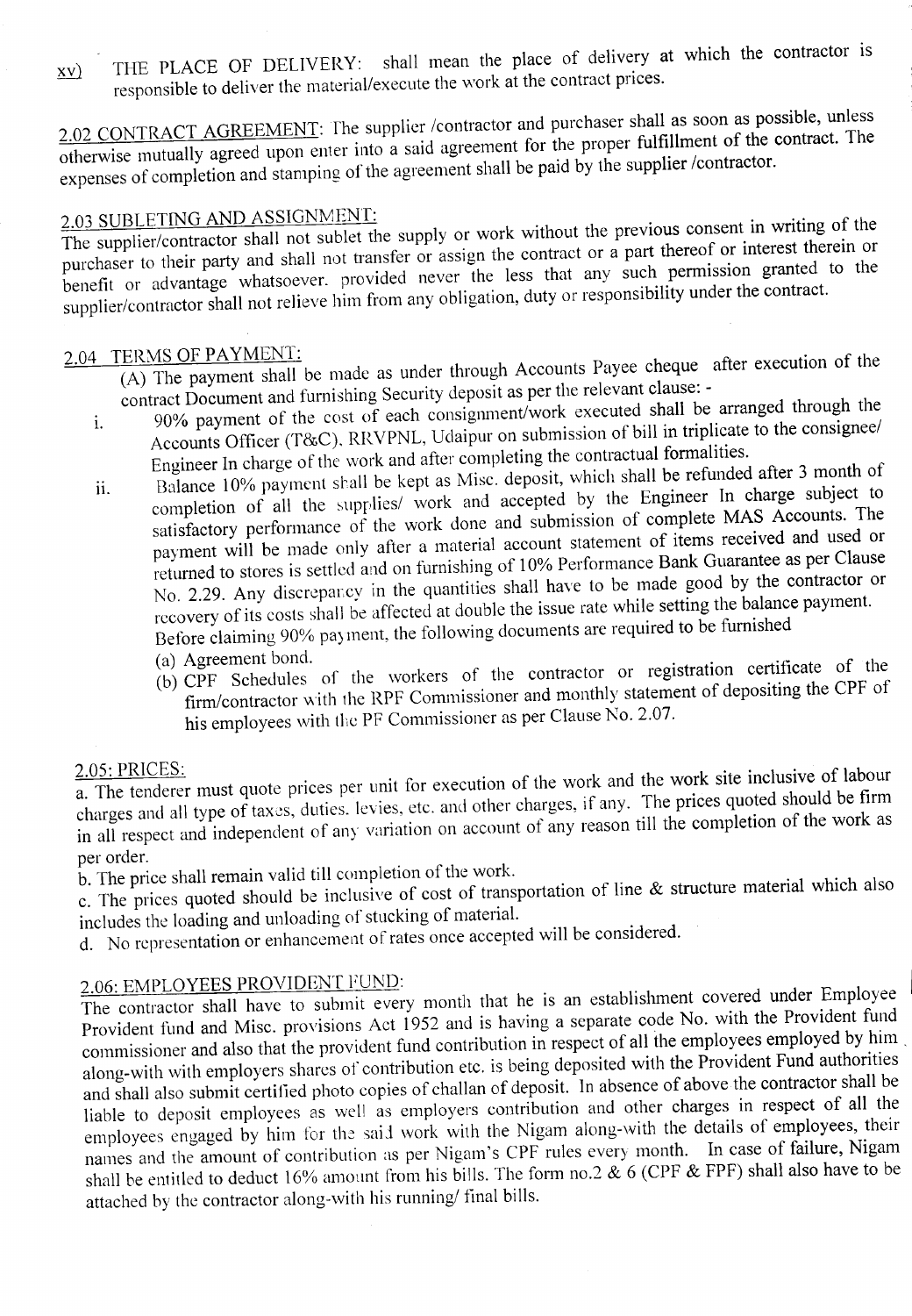## 2.07: METHOD OF MEASUREMENT:

(a) No Kilometer measurement shall be made at site in respect of transportation these measurement shall be bases on the weight in MT.

The Transportation work will be covered under guarantee period against any defects arising from workmanship upto a period on which the work is completed in all respects and handed over for operation and material account is settled to the satisfaction of the RRVPNL.

2.09.TRANSPORTATION OF MATERIAL:

Measurement shall be taken on the weight in MT. The payment shall be made as per the weight of material transported (in MT)

The material is to be transported should be as per the requirement intimated by the officer Incharge / consignee nominated by the Nigam.

## 2.11: MOTOR VEHICLE ACT:

All the transportation work(s) covered by the contractor shall be in accordance with the Motor Vehicle Acts in force with the latest amendments and Rules made thereunder.

2.12: LEGAL LIABILITY:

The contractor shall be liable for legal complications, which may crop up during the course of execution of their contract.

2.13: FINANCIAL LIABILITY:

The contractor shall also be responsible for financial liability, which may accrue to him of his personnel and Nigam Personnel during the course of contract. The contractor shall also be liable to pay any statutory taxes / levies and duties etc. of the state/ central Govt. which may accrue during the course of contract or in future

related to the contract.<br>2.14: GENERAL LIABILITY: 2.14: GENERAL LIABILITY

 $\frac{1}{2}$ . The contractor shall be liable for any damage, theft, missing of his own equipments and materials as well are to the Nigam's material and equipments during the course of execution of the work.

2.15: CHANGE OF NAME OF THE TENDERER/CONTRACTOR:

At any stage after tendering the Nigam shall deal with the contractor only in the name and at the address under which he has submitted tender. All the liabilities/responsibilities for due execution of the contract are of the contractor.

## 2.16: DEDUCTION FROM CONTRACT PRICES:

The amount of all cost/damage or expenses or other sums which under a particular contract shall be payabl by the contractor and shall be deducted from the contractors amount due or becoming due under any othei contract with out prejudice to the Nigam's right to recover the same by ordinary process of law.

2.17: CONTRACT DOCUMENT AND AGREEMENTS:

The order placed under this specification shall be governed by the terms and conditions as incorporated i this section of the specification as well as instructions to tenderers and as given in the purchase order and it annexure). The terms and conditions as specified in the section I, II, III, if differ from the terms as indicate in the purchase order and its annexure(s) the later

Shall prevail. The contract shall for all purposes be construed according to the laws of India and subject the contractor shall executed in the contractor shall executed in the contractor shall executed in the contractor s jurisdiction of courts in Rajasthan only. For the due fulfillment of the contract, the contractor shall execut an agreement, in triplicate, in the prescribed form (to be obtained from the purchaser) on non-judicial stam paper of worth Rs. 500/- or as per stamp duty applicable of Govt. of Rajasthan. Such agreement shall b  $\epsilon$  is determined to the contract of the contractor on each **nage with sell thereof**. The executed and signed by the competent authority of the contractor on each page with seal thereof. The original copy is only to be executed on the stamp paper. The remaining two copies may be executed or simple paper. Such complete agreement form along-with the contract documents shall be required to b returned to the purchaser within a period of 15 days from the receipt of order duly signed on the each pag The contract documents shall mean and include the following:

- 1. Contract agreement.
- 2. Purchase order and its annexure
- 3. Terms and conditions of the specification
- 4. Instructions to tenderers.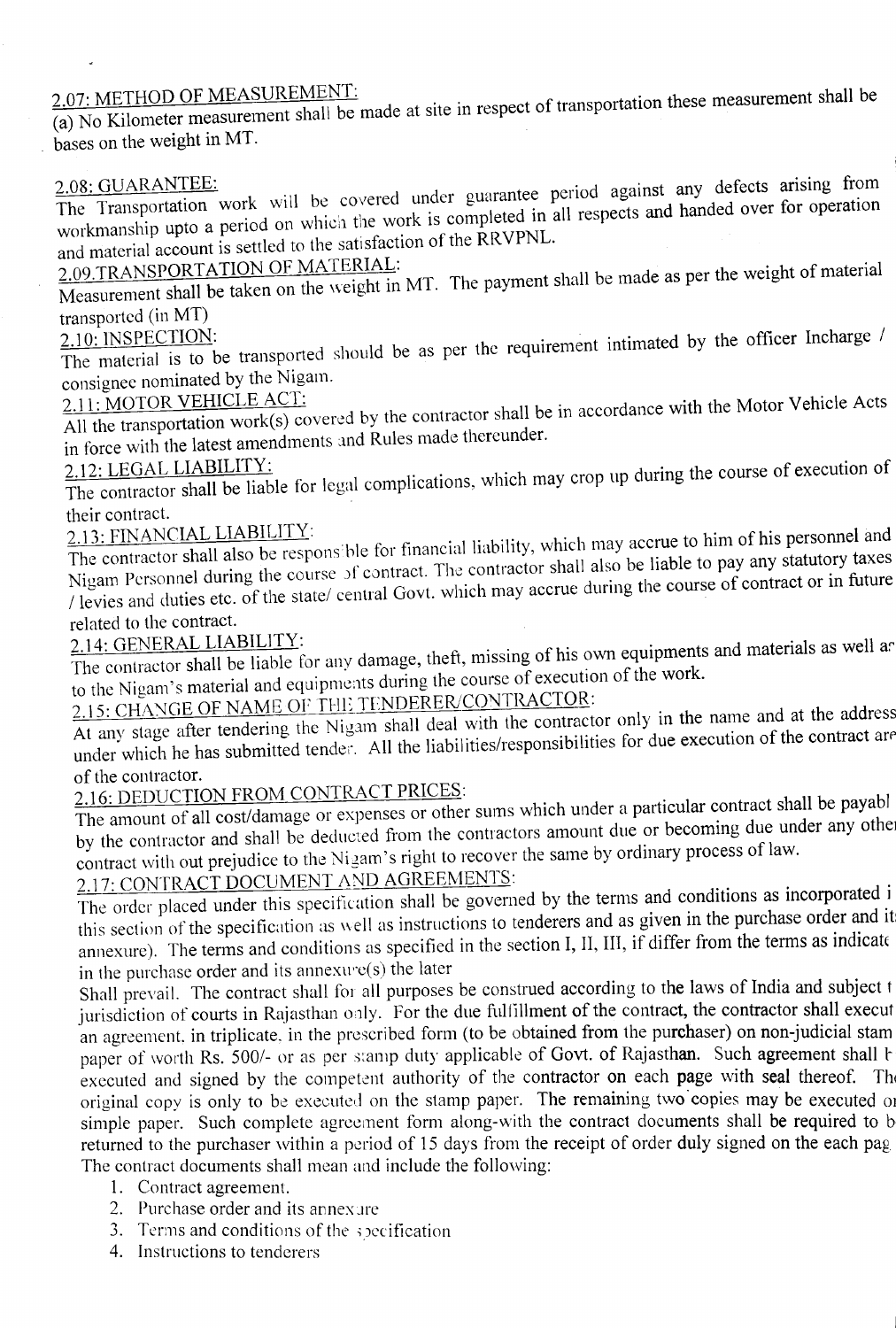5. General conditions of contract of the specification Section-II (A), Section III and Section IV.

The charges in respect of vetting  $\&$  execution of the contract shall be borne by the contractor. The contractor shall be furnished with an executed counterpart of the agreement.

You shall arrange all type of tools required during the transportation work at your own cost. The amount of insurance cover for T&P items shall be intimated separately.

The contractor shall follow a safe method of working so that there is no damage to the Nigam's material and also no injury to any of his workers. The contractor shall be fully responsible for his workers and RVPNL not be responsible for any type of accident minor or fatal to any person at work's site. Staff insurance charges if any, shall be borne by the contractor.

## 2.20: DAMAGE TO NIGAM'S MATERIAL:

The contract will be responsible for safe custody of material at site so as to avoid any chance of damages/theft to Nigam's material/installed property. The loss shall be recovered from the contractor. You will be responsible for safe custody of all the tower material as well as line material issued by the Nigam for the work till taking over the towers/line by the Nigam after completion of work. You will have to make good the losses/damages accrued to the material while in your possession.

All disputes, differences and questions whatsoever arising between the purchaser and supplier/contractor upon or in relation to or in connection with the contract shall be deemed to have arisen at Udaipur and no courts other than the court in Udaipur shall have jurisdiction to entertain or try the same.

## 2.22: FURTHER CORRESPONDENCE:

All correspondence pertaining to the purchase/work order in respect of any clarification required on the terms and conditions etc. should be addressed to the Executive Engineer(T&C)/Superintending Engineer (T&C), RRVPNL, Udaipur.

## 2.23: COMPLETION PERIOD

The work should be completed within a period of 30 days from the date of issue of order, failing whicl penalty equivalent to 0.5% per week or part thereof limited to maximum of 10% will be imposed on the remaining work. The period for which work held up due to departmental reasons shall not be counted in the completion period..

## 2.24: CANCELLATION OF ORDER

- i) Order placed can be cancelled as per the decision of in consultation with AO (T&C), RRVPNL Udaipur or as per applicable provisions from time to time.
- ii) In case of failure to complete the work within the completion period then the Executiv-~ngineer **(T&C), RVPNL,UdaipurlSuperintending Engineer(T&C),Udaipur** shall be a liberty to cancel the order and forfeit firm's EMD and SD.

### 2.25: ACCEPTANCE OF ORDER

The acceptance of the order shall be intimated to the Executive Engineer (T&C), RVPNL,Udaipur withir 7 days of the receipt of the order failing which it will be presumed that the terms & conditions incorporate in the order are accepted to the supp ier.

### 2.26: PERFORMANCE GUARANTEE:

In order to ensure compliance of the provisions contained in clause No.2.05 above the successful contracte irrespective of his being a registered vendor with RRVPNL or not shall be required to furnish a performanc bank guarantee after completion of work and before claiming balance 10% payment from any schedule. bank for an amount equivalent to the 10% of the contract value on Non judicial stamped paper of Rs. 100/ duly authenticated either by the Ist Class Magistrate or Notary public or directly confirmed by the issuin bankers.

#### 2.27 INCHARGE OF WORK:

The Assistant Engineer (T&C), RVPN, DEBARI UDAIPUR. under the control of Executiv **Engineer(T&C), RVPL, Udaipur** shall be the officer In-charge of the work. He will give the layor **Engineer(T&C), RVPL**, Udaipur shall be the officer In-charge of the work. He will give the layor Engineer (1 WO), KVTE, Outiful share of the ontractor in-enarge of the work. The win give the layou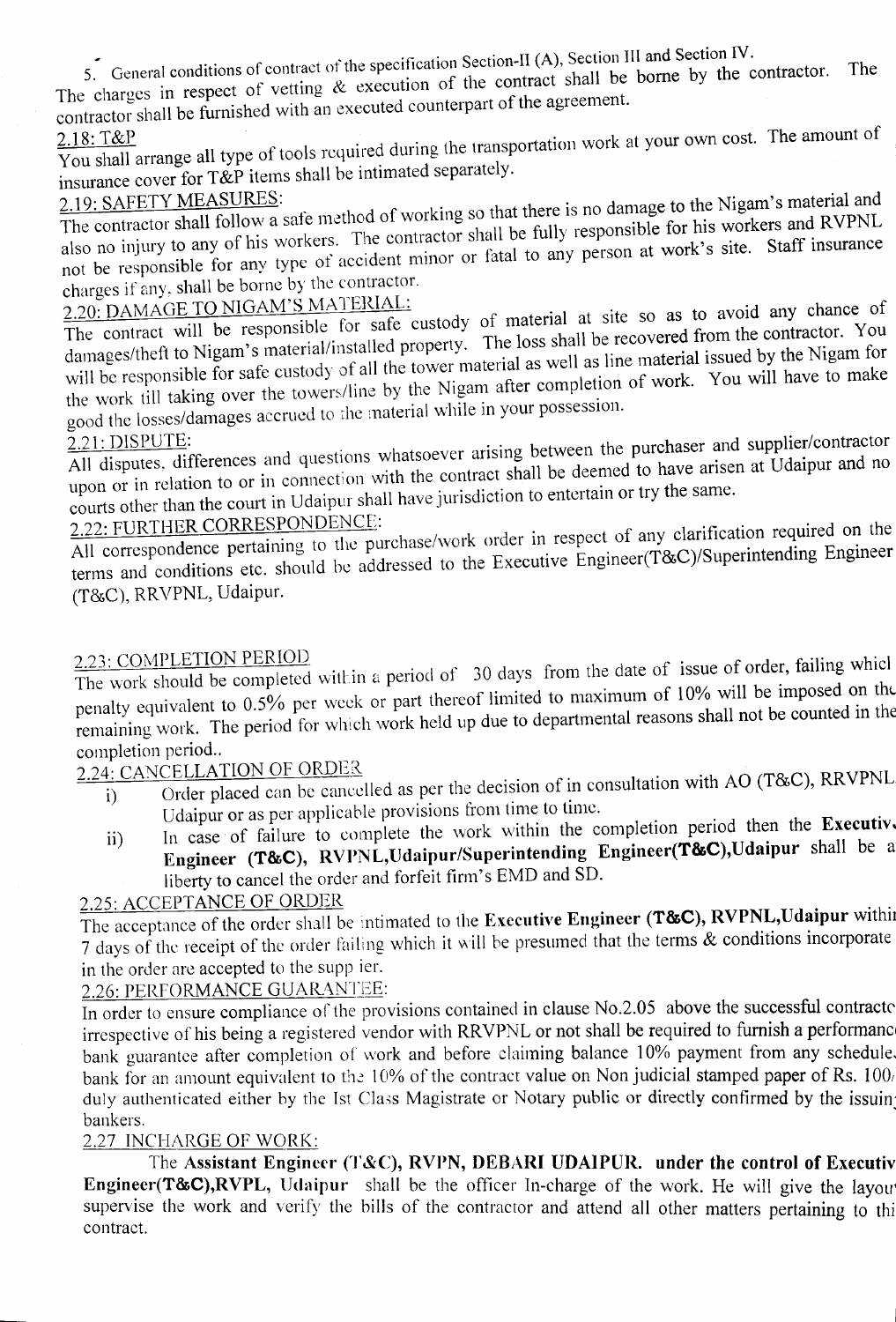**2.28: SIGNING** You will **OF AGREEMENT:** be required to execute an agreement on the Non Judicial stamp paper worth Rs, *500/-* inthe

**prescribed Performa before commencement of the work.**

2.29: REQUIREMENT OF **ltcc/stcc.**<br>CIEC/STCC will not form the part of the contractual formalities and the same will not  $\mu$  begins payment of supply bill. However, in cases where notices are received by the bills of Nigam from commercial Taxation / Income Tax department for effecting recovery from the bills of Nigam from commercial Taxation / Income Tax department for effecting recovery from the bills of

**the firm, the same shall be affected as per rules.**  $\alpha$  Insurance  $\alpha$  The material shall be under valid insurance cover for total cost of material shall be under valid insurance cover for total cost of material shall loss/damage during transporatation/transit of material to destination.

 $+ \eta \eta$ EXECUTIVE ENGINEER (T&C) **RVPNL, UDAIPUR**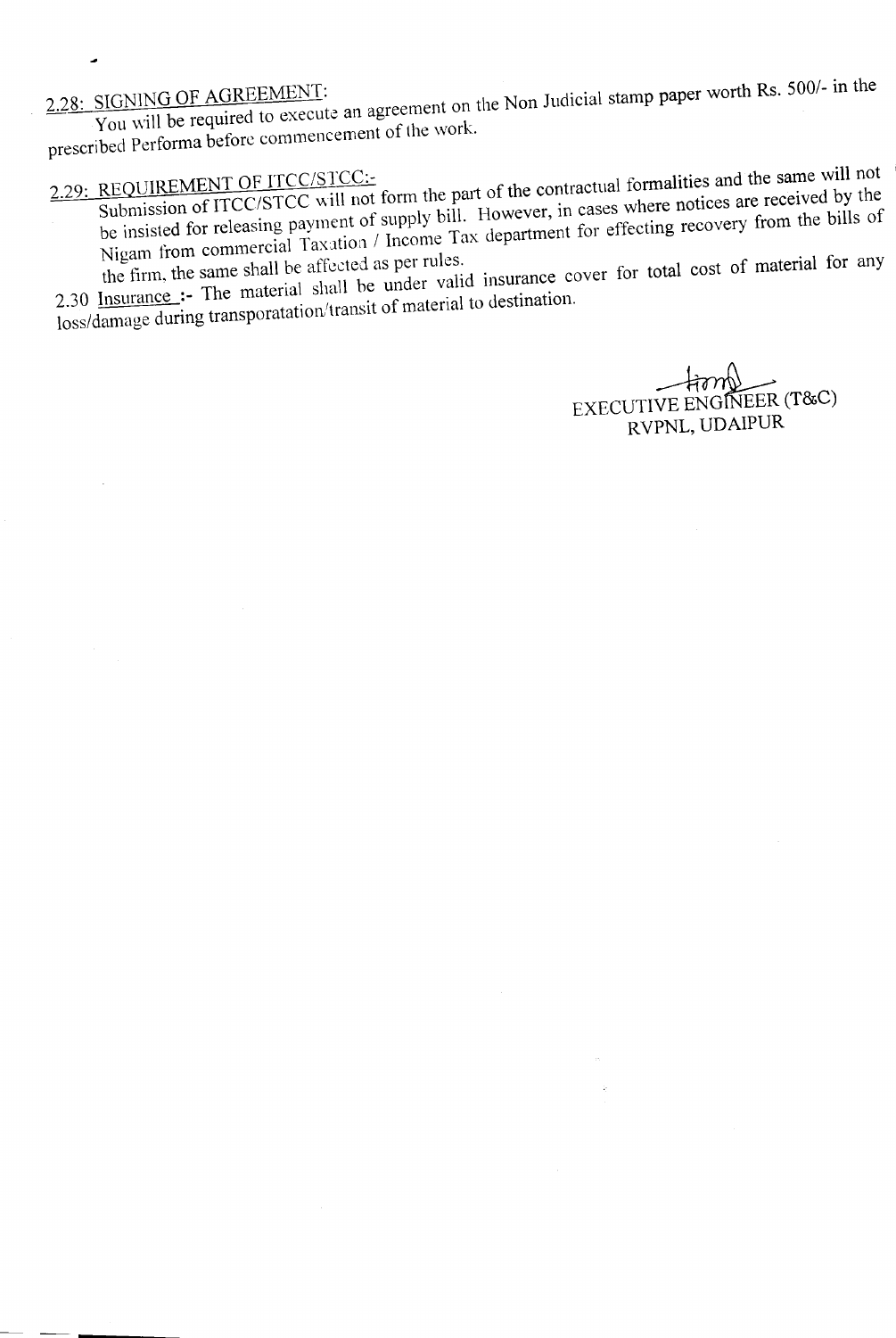### **SECTION -III**

#### **SCOPE OF WORK**

- 1. Before placing the required .ransport vehicles you shall intimate one day in advance to Engineer in charge of the work for avoiding delay in loading and place the transport vehicles near the place suitable for loading and unloading at site.
- 2. One person nominated by the Engineer In charge will accompany with the transport vehicle and in his presence material will be transported, loaded, unloaded, weighted and stacked.
- 3. During the transportation if any person gets injured due to any accident, the compensation if any will be paid by contractor. No payment will be made on account of RVPN.

 $-$ tionh

EXECUTIVE ENGINEER (T&C) RVPNL, UDAIPUR

#### **TRANSPARENCY IN PUBLIC PROCUREMENT:**

The Government of Rajasthan has enacted the Rajasthan Transparency in Public Procurement Act, 2012 and Rajasthan Transparency in Publich Procurement Rules, 2013. This procurement process is abided by the process and procedures of the aforesaid Act & Rule. In case the any clause (s), term(s)  $&$  condition(s) in this tender document differ in its interpretation and context from it the later (i.e. GOR Act and Rule as mentioned above shall prevail.